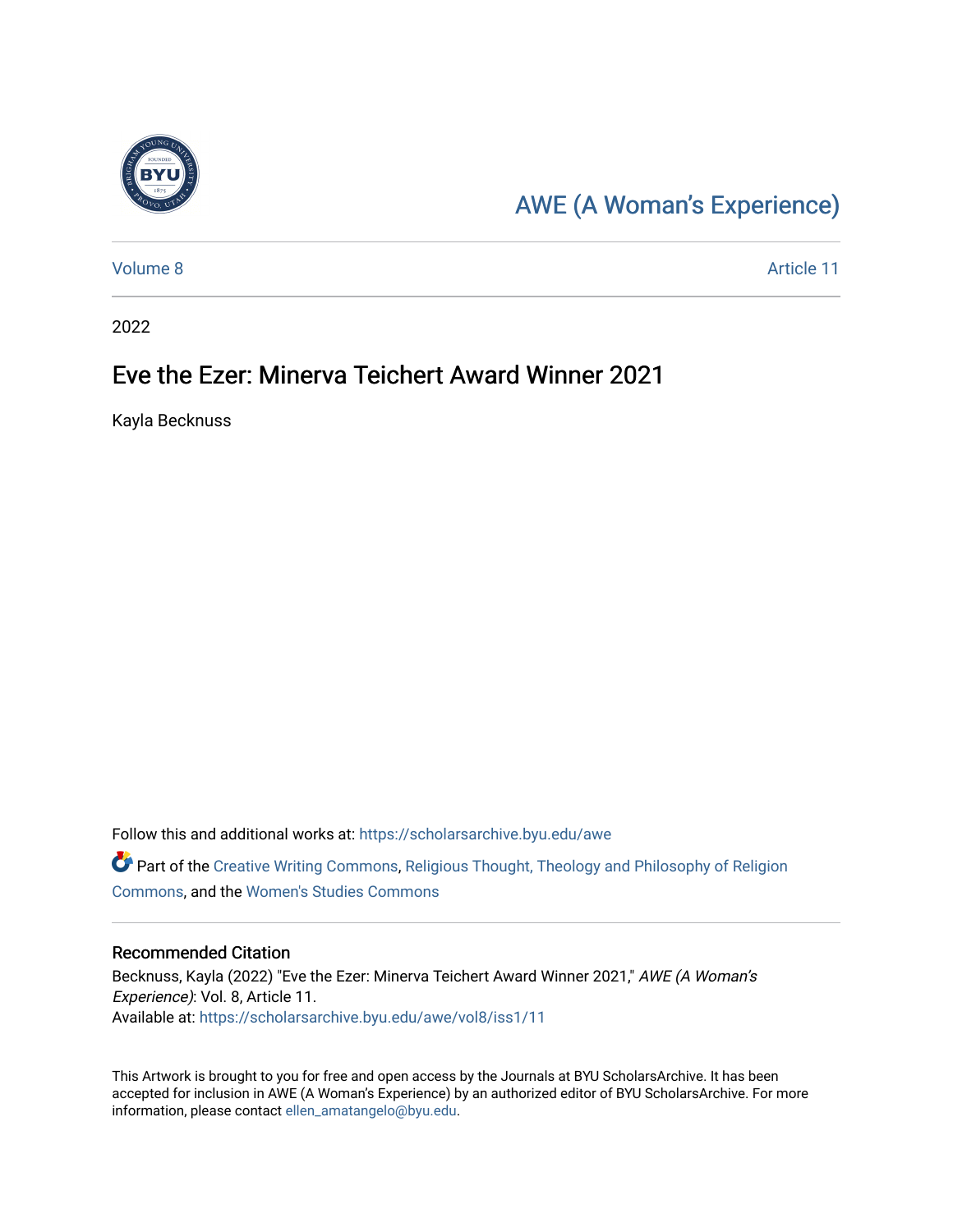### Eve the Ezer: Minerva Teichert Award Winner 2021

#### **Cover Page Footnote**

Minerva Teichert Award Winner 2021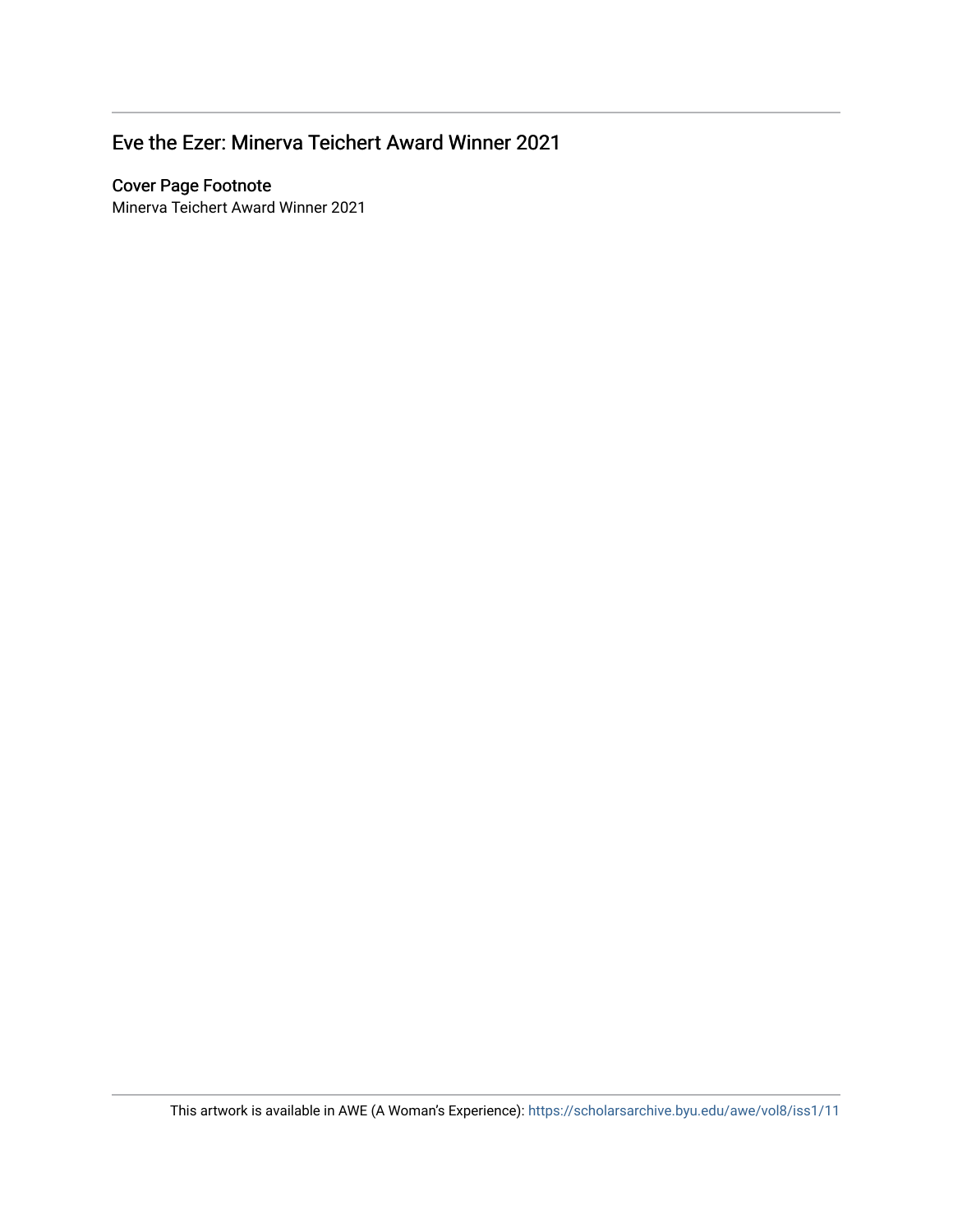#### Kayla Becknuss

# Eve the Ezer

**Minerva Teichert Award Winner 2021**

THE GODS CREATED ADAM AND PLACED HIM IN THE Garden of Eden. They saw that Adam was in need of guidance and companionship, so they commanded and instructed him that he could freely eat of almost every tree, except the Tree Garden of Eden. They saw that Adam was in need of guidance and companionship, so they commanded and instructed him that he could freely eat of almost every tree, except the Tree of Knowledge of Good and Evil. While instructing the man, the Gods prepared a woman to join the man in companionship. They named her Eve and called her to be Eve the Ezer: a rescuer, a spiritual guide, a source of help from God.

They explained, "Your role will be important in doing our work and carrying out the plan. You shall be our helper, our messenger, and the one who starts it all. You are called to be Eve, our Ezer. Indeed, you will be a blessed soul."

The woman then joined the man and together they tilled the Garden. The Gods walked with them, conversed with them, and instructed them. Their time together was drawing to an end in the Garden.

The Gods then took Eve aside and said, "Your work and time is approaching. Let us give you a blessing to provide comfort, encouragement, and guidance on what you were ordained to do." Eve, confused and curious, listened intently to her blessing with a willingness to do the Divine's will. In this blessing, she envisioned a tree with fruit, much like the many trees in the garden. But this tree was different. It felt different. She could see something in this tree, but she didn't know what. She could feel that it was important to the Divine. Eve could sense that there was something about this tree and felt what she was meant to do. The Gods left her feeling loved and assured.

Some time passed for Eve and Adam.

One day they were gathering fruit and plants when a serpent appeared. It went by the name Lucifer and claimed that he knew them. Eve was confused but curious as to who this being was. Lucifer saw Eve and recognized